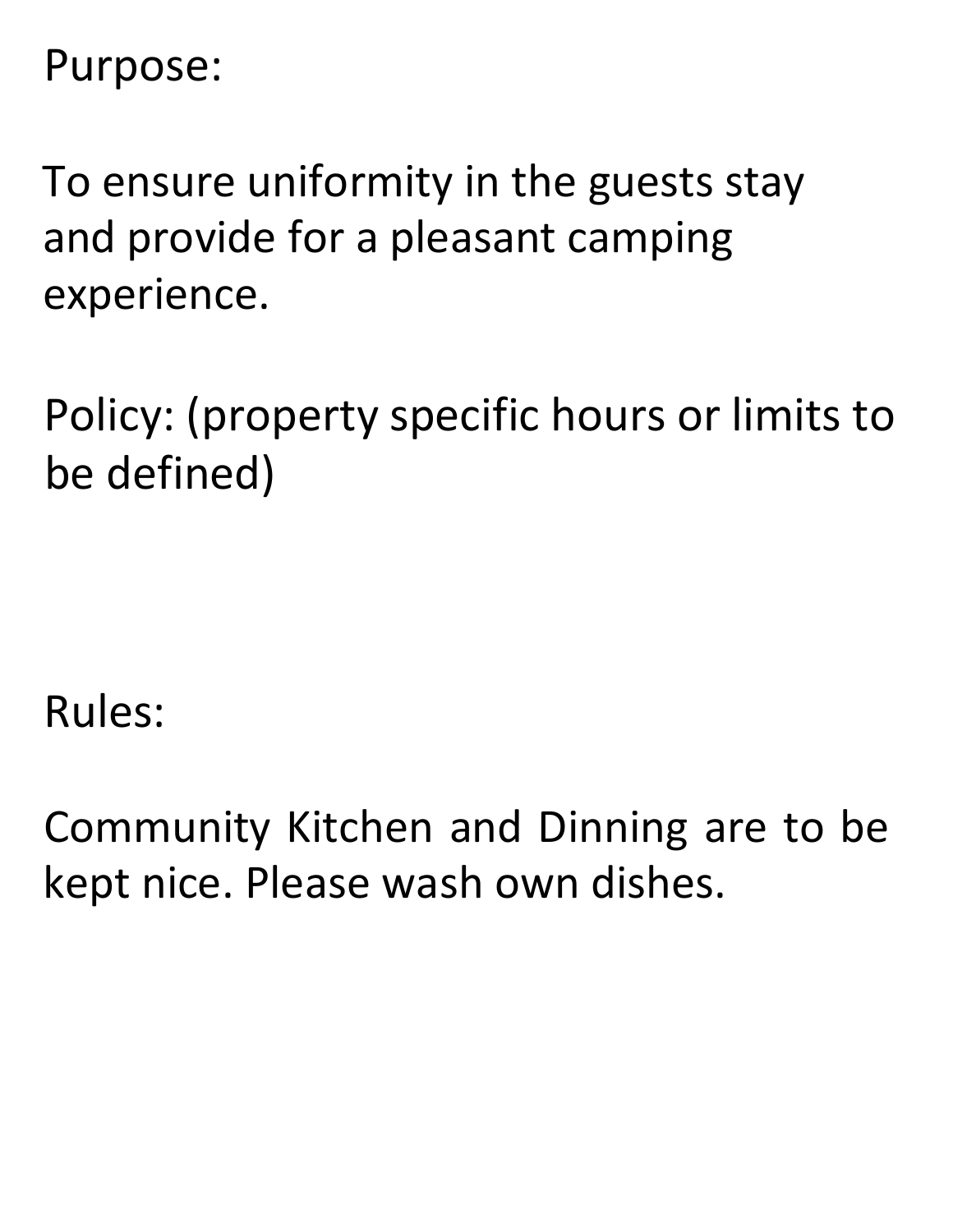No fireworks or discharge of firearms is allowed.

Pets are welcome, but should not be left outside or unattended. Clean up after them immediately, if a pet is left unattended animal control will be called.

Bikes and pets may be washed behind the garage in designated Wash area.

Facilities are 24 hrs. as long as you have the codes. Exception of cleaning hours Kitchen 10 - 11 am.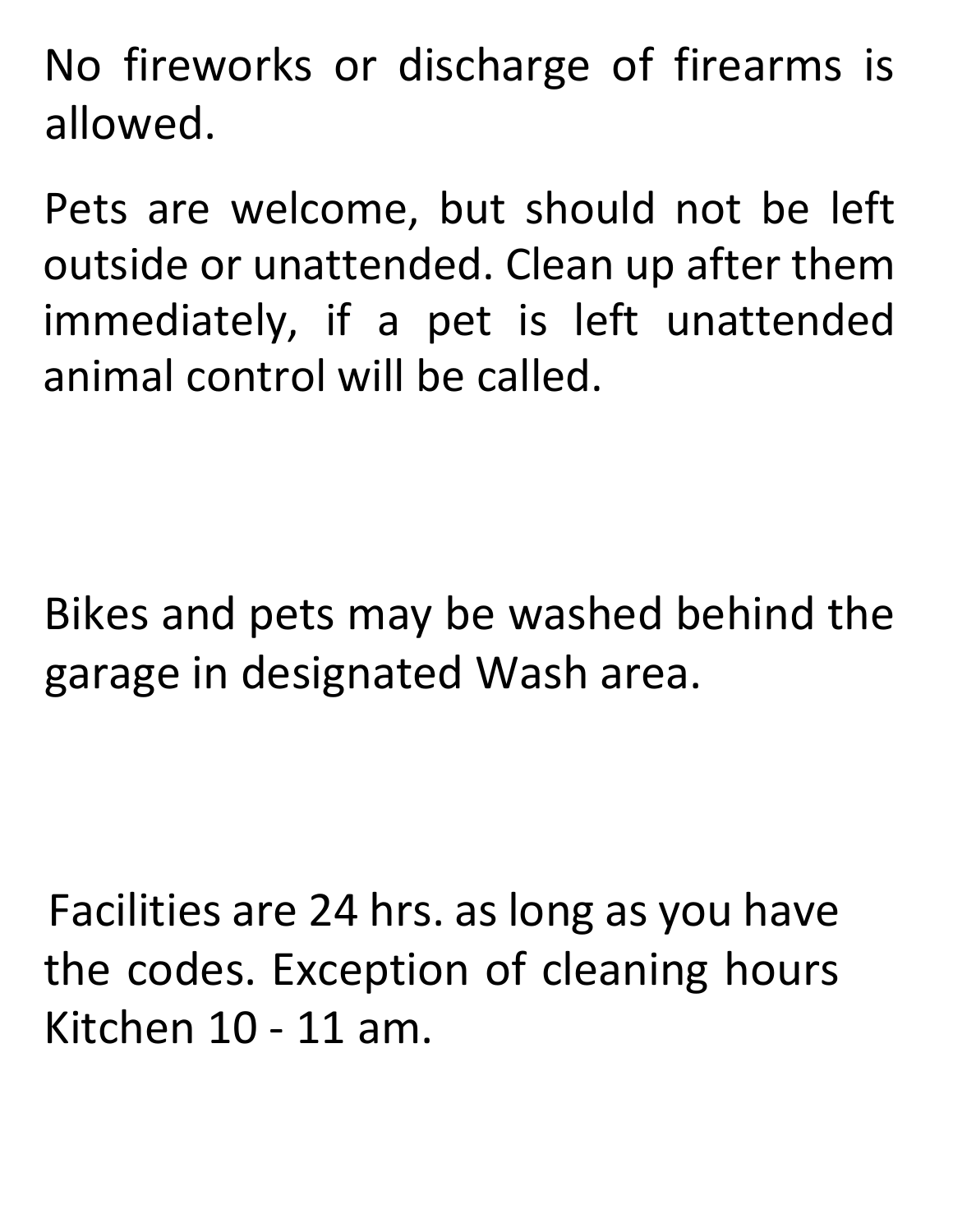DO NOT hand out the codes to unregistered guests. If you do, you will be automatically asked to leave. (No refunds)

We do not accept packages or mail for guests at the campground. It is a liability.

WARNING: Do not leave awnings open at campsites. Moab is known for gusts up to 50 mph.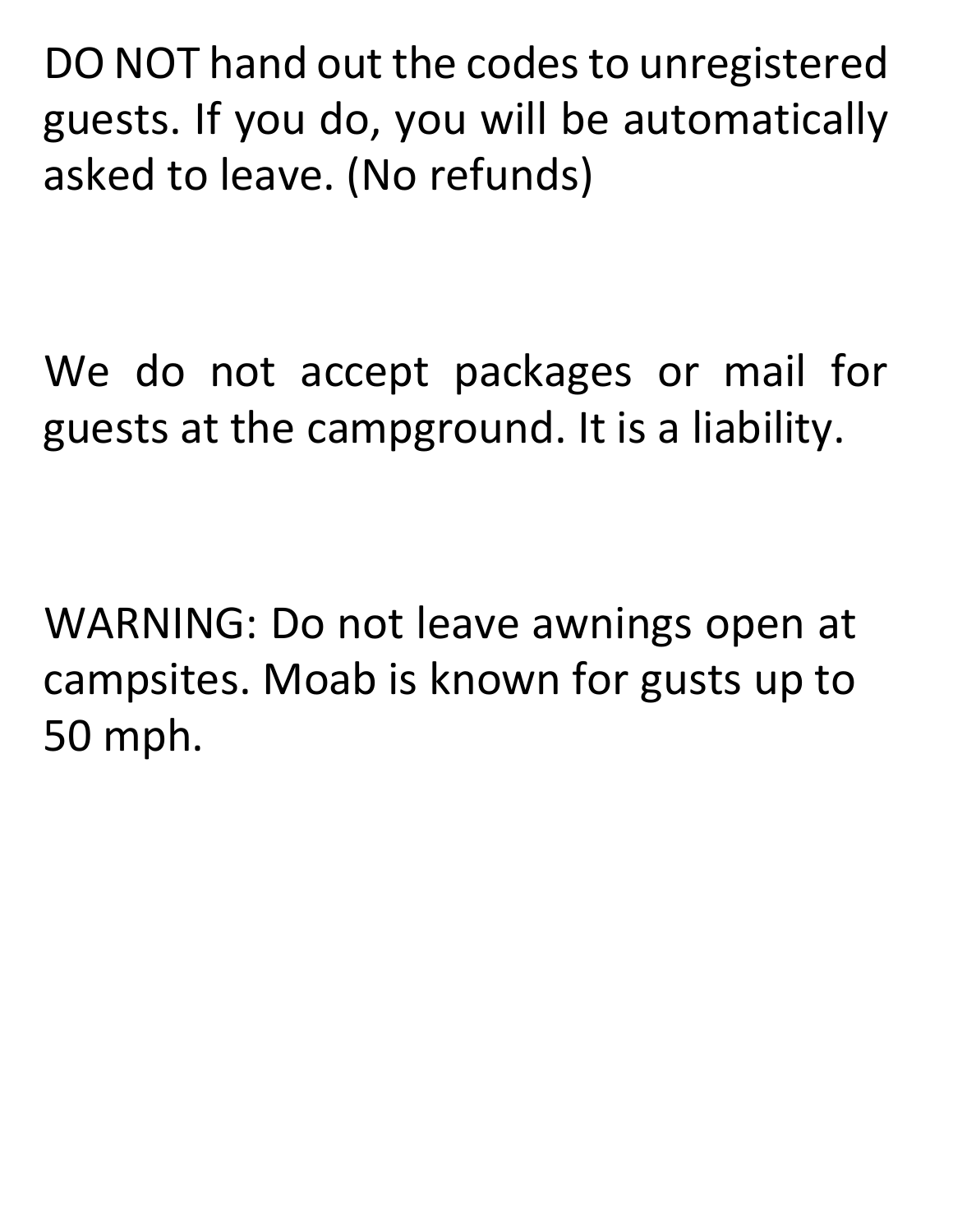Arrivals/Departures

- Check in starts at 3 pm.
- Check out time is 1 1 am

- Early arrival/departure may be possible based upon the availability of your site. A fee of \$1 0.00 per each hour increment will be charged. The guest must contact the office to arrange.

Site maintenance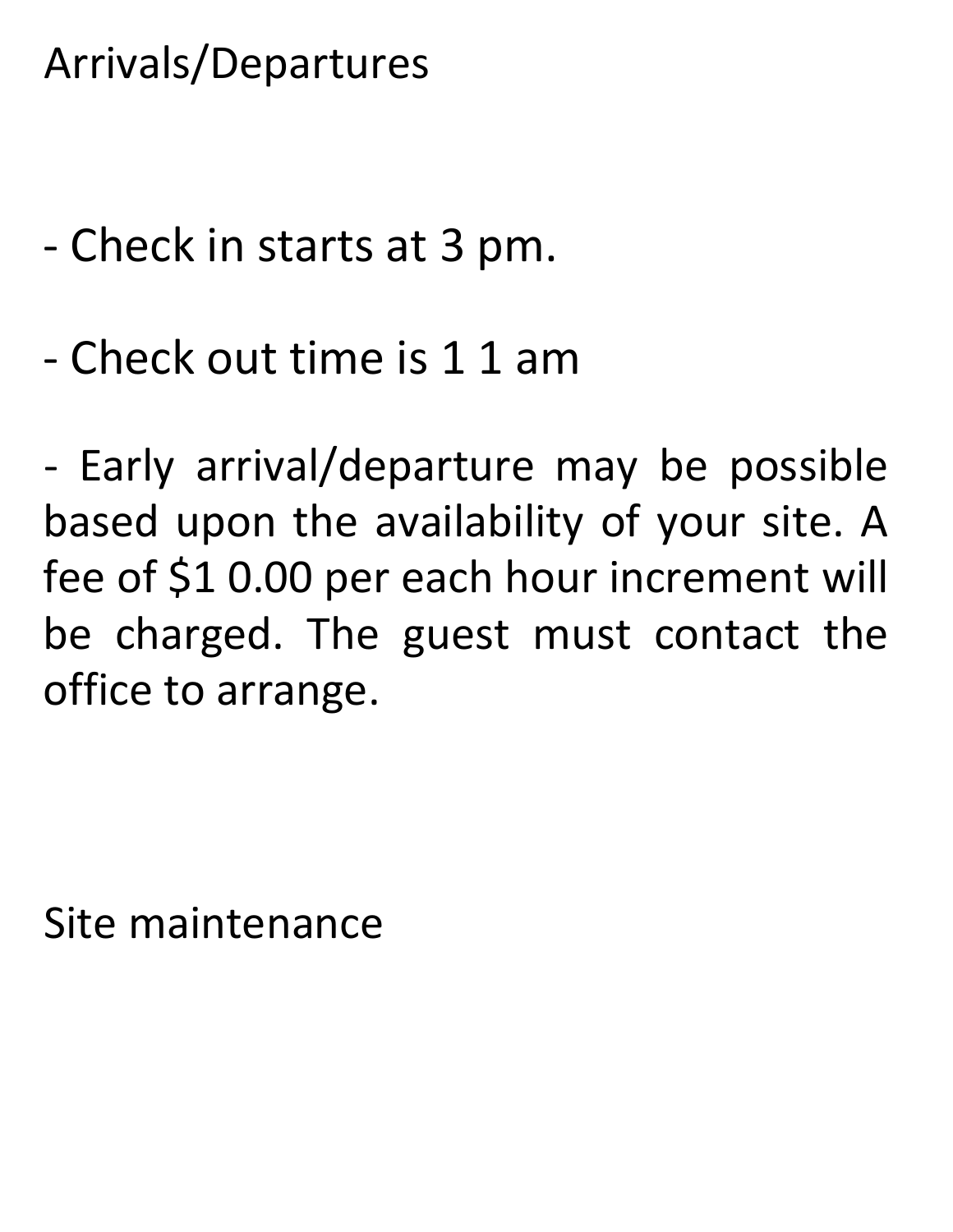- We will ensure that the site will be clean upon arrival. We please ask that the site will be in clean condition upon departure

- Trash must be placed in the dumpster located above P6.

- Fire rings cannot be moved

- Only one RV is allowed per site with one tow vehicle. All additional vehicles will need to be stored in overflow and or on the

street.

\*LIMITED EXTRA TRAILER PARKING BASED ON FIRST COME FIRST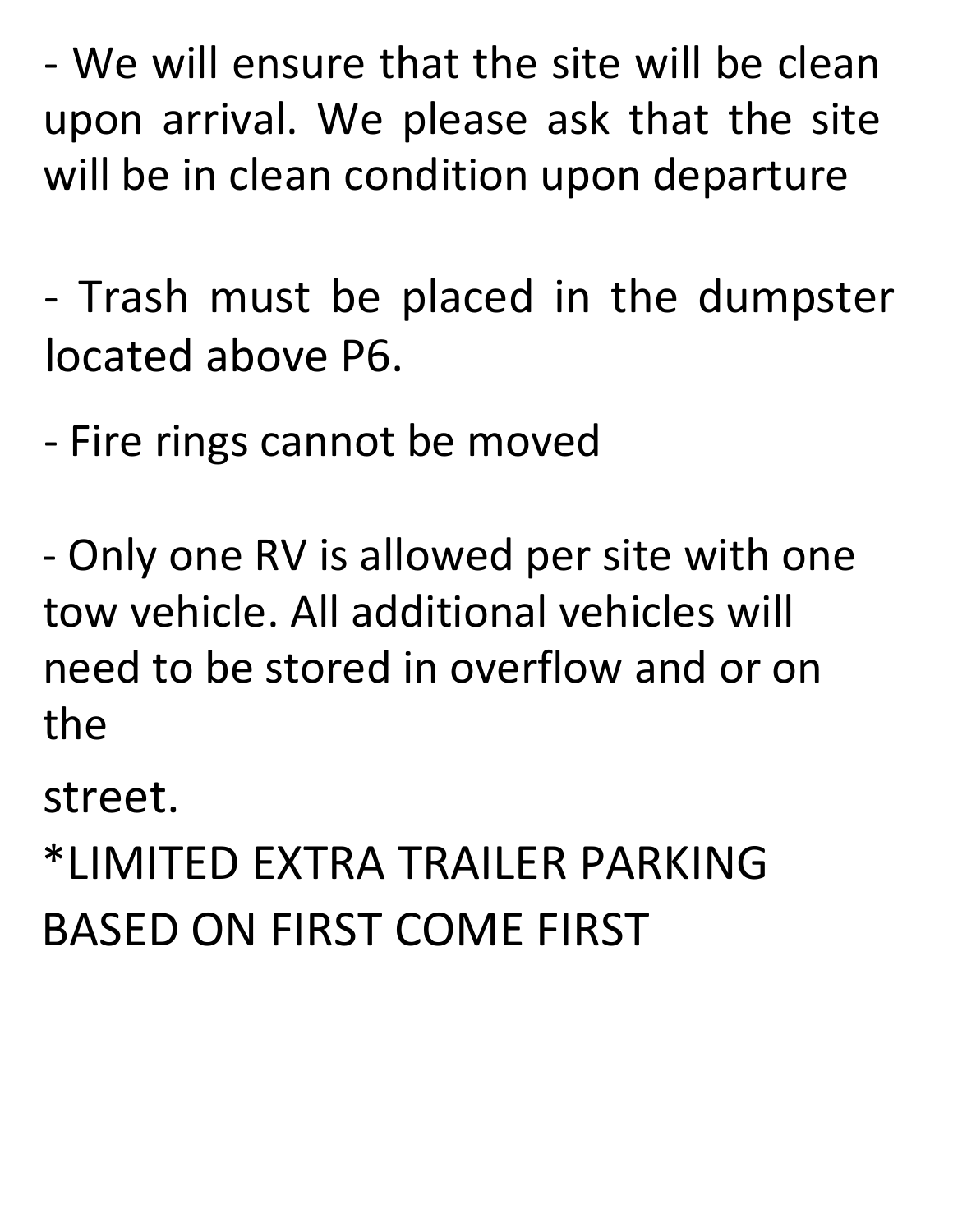## SERVE, PLEASE CALL AHEAD

- All sewer hoses must have a watertight rubber collar. Please ensure all hookups are in good working order.

- All RVs must be in good condition and well maintained

## **Occupancy**

- Renter must be over 21 and present a valid photo ID. The IDs of all guests over the age of 16 must be scanned and entered into the guest file in Newbook.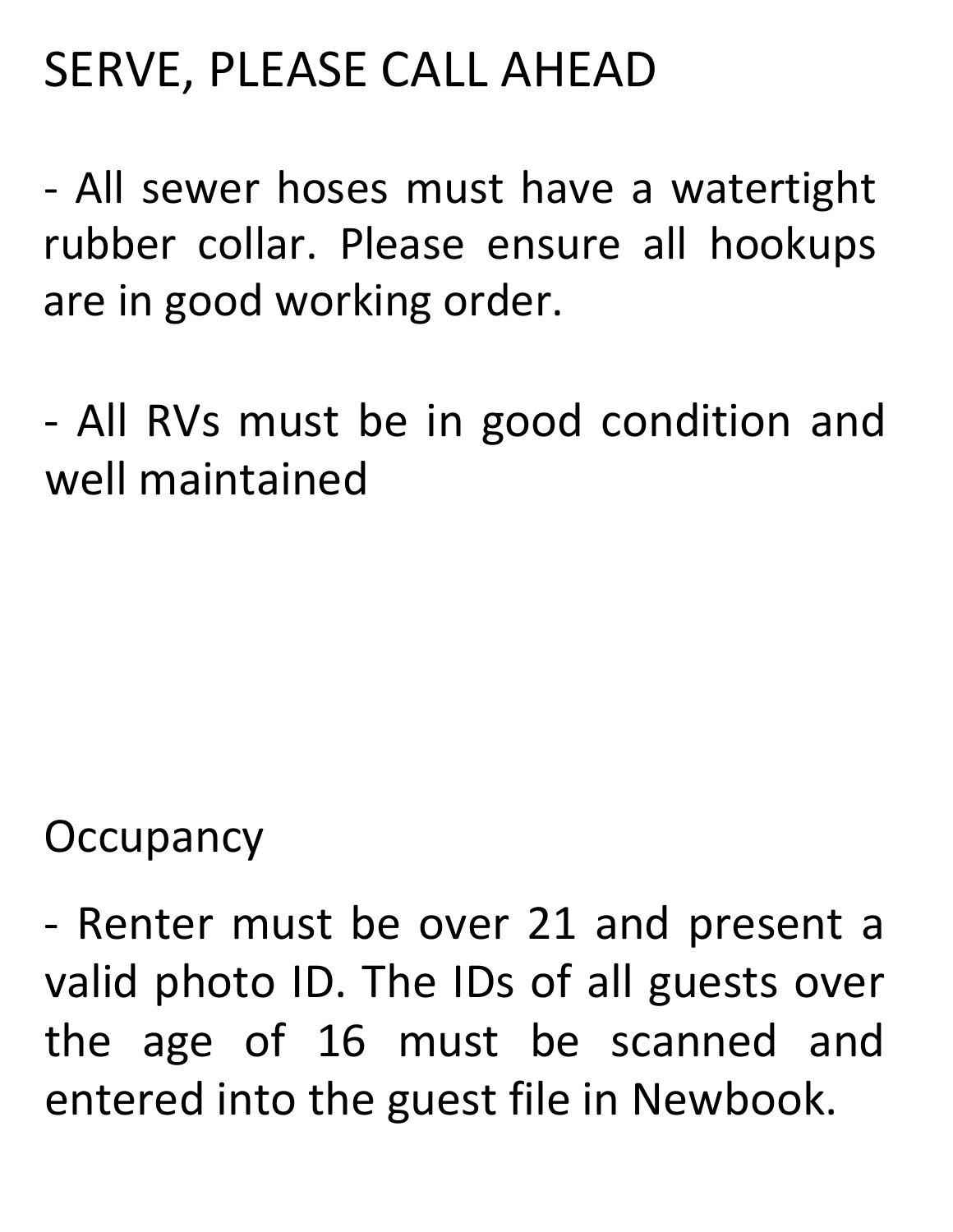- Only those adults and children indicated on the registration forms are permitted on site. Guests must be registered at the office and a fee of \$12 per adult and \$8 per child will be applied. Guests are not permitted on property during quite time.

Modes of transportation and parking

- The speed limit in the resort is 10mphand is strictly enforced.

- Individuals without a current driver's license may not operate any motorized vehicle on the property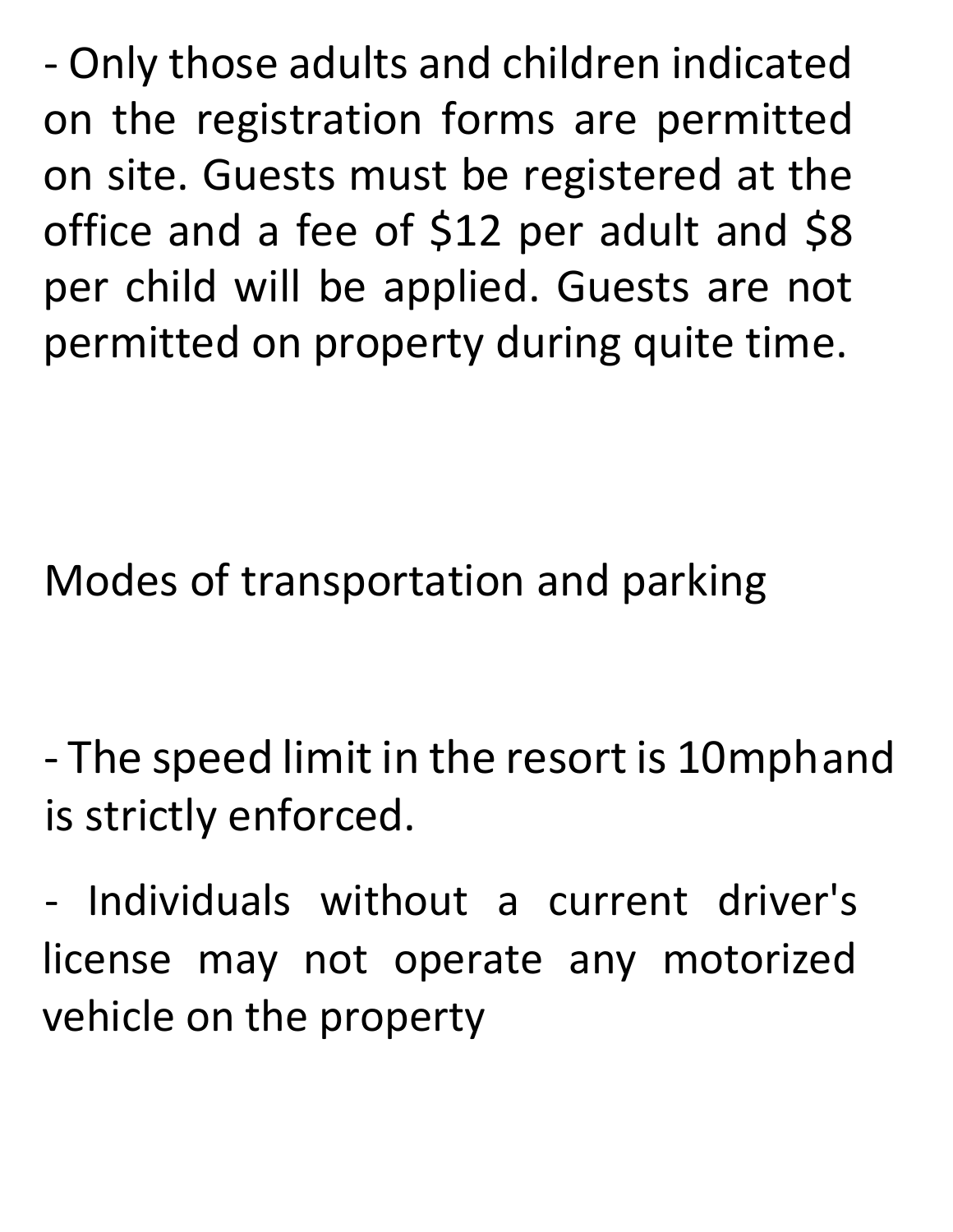- Up to 2 vehicles are allowed per site (this includes the camper and the tow vehicle). Extra vehicles may park at the nearest overflow parking spot.

\*\*\*LIMITED EXTRA TRAILER PARKING< FIRST COME

FIRST SERVED, CALL AHEAD

- The properties parking tab must be clearly visible on the driver's side windshield.

- No parking on the grass, the streets or vacant campsites is allowed.

- Testing, repairs, tuning or maintenance of vehicles or RV is prohibited.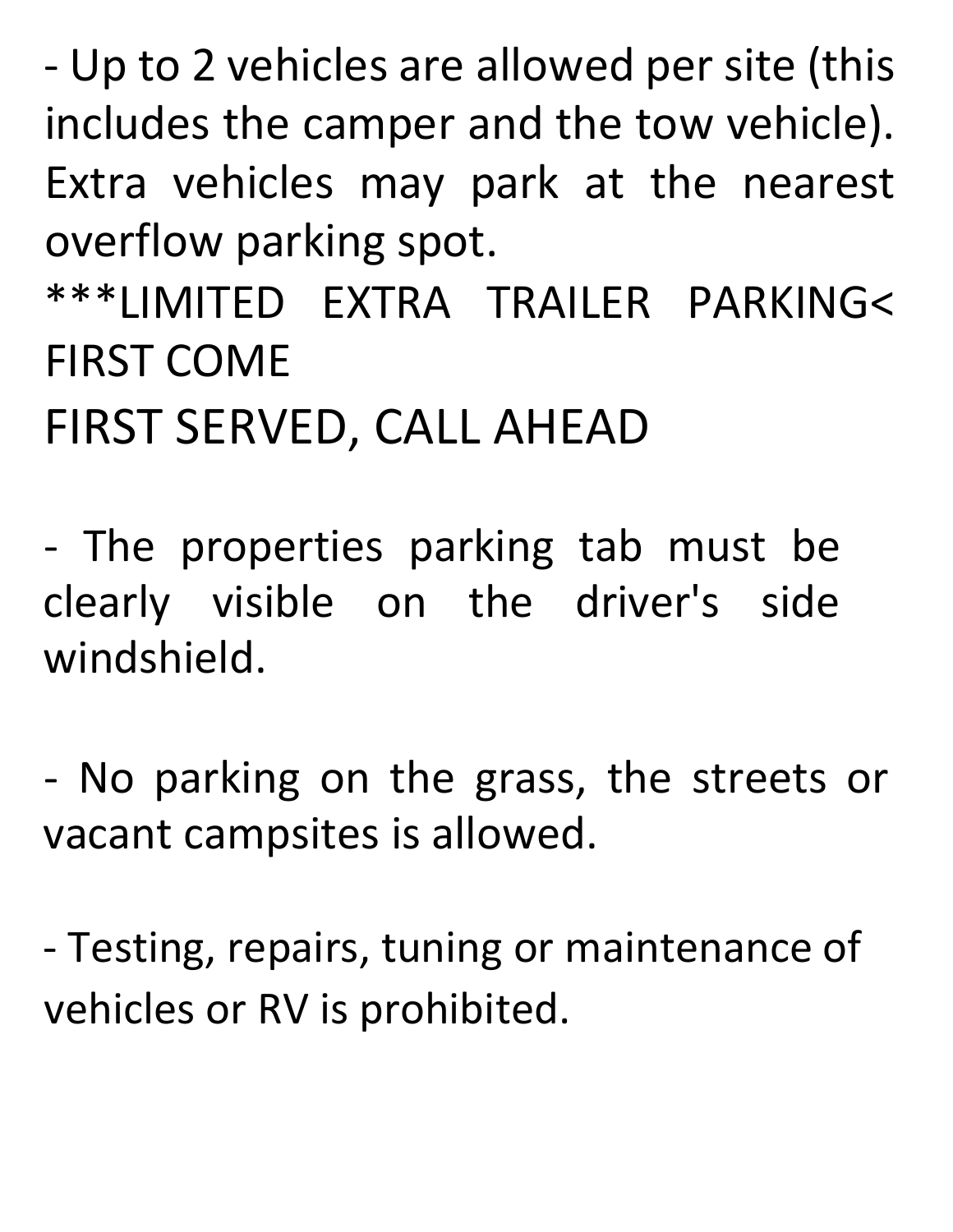Motorcycles/ATVs or any off-road vehicles are only to be used entering or exiting the resort.

Quiet time

- Between the hours of 10pm and 8am, please be respectful of your fellow campers by keeping your voices and entertainment media at a low level.

- Children under 1 8 must be on their site by dusk.

Failure to adhere to these Rules and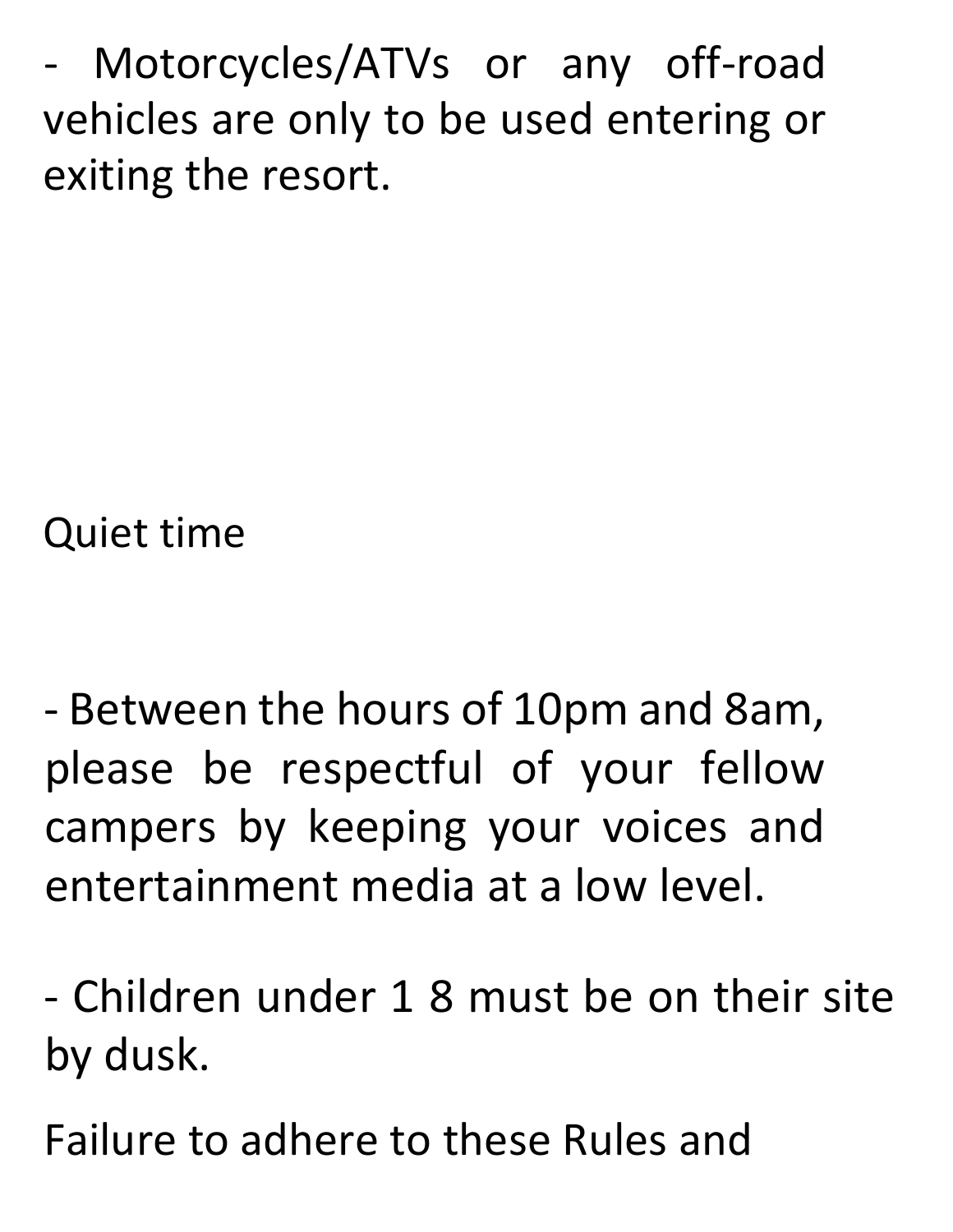Regulations

- All violations of these rules and regulations are subject to the threestrike policy

- 1 st warning verbal
	- 2nd warning in writing

3rd warning a written notice of termination of the rental agreement.

- Management reserves the right to remove anyone for behavior detrimental to the resort and its guests or for failing to observe the rules of the resort without prior strikes.